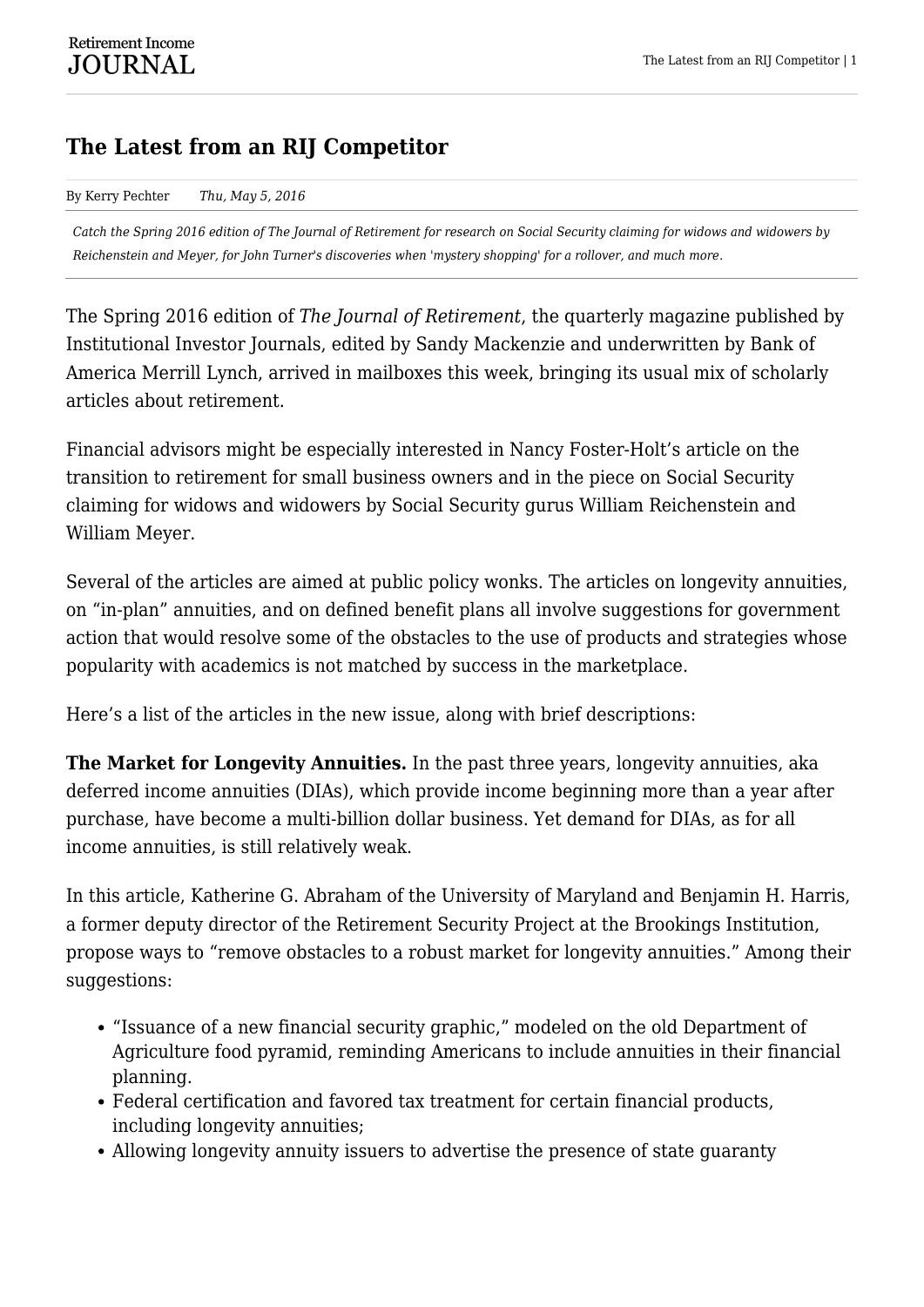programs;

- Offering longevity annuities in the federal Thrift Savings Plan;
- Encouraging use of DIAs in employer-sponsored retirement plans;
- Creating longevity-protected bonds or mortality indices allowing insurers to hedge against unexpected increases in human lifespans.

**Regulatory Recommendations for the Department of Labor to Facilitate DC**

**Lifetime Income**, Robert J. Toth Jr. and Evan Giller. The authors of this article, both attorneys, would like to see a resolution of the legal uncertainty that prevents most 401(k) plan sponsors from offering an annuity option to participants. They recommend that the DOL and Treasury Department create an online "clearing house" for information about annuity products and providers and "how to use annuities in DC retirement plans."

**U.S. Corporate DB Pension Plans—***Today's Challenges*.Two attorneys,Martin L. Leibowitz and Antti Ilmanen "examine why so many [defined benefit] plans have closed and/or shifted to more conservative asset/liability allocations [and] discuss the challenging balancing act for underfunded plans when making their asset class allocation, durationmatching, and contribution choices."

**Financial Illiteracy Meets Conflicted Advice:** *The Case of Thrift Savings Plan Rollovers*, John A. Turner, Bruce W. Klein, and Norman P. Stein. This article, whose research involved mystery-shopping into the advice that participants in the ultra-low-cost federal Thrift Savings Plan receive about rolling over their money to an IRA at a higher-cost bank, fund company or broker-dealer, concludes that participants are often urged into rollovers that will result in increased annual fees, and that participants as well as advisors underestimate or disregard the impact of fees when making a rollover decision.

**Addressing the Retirement Savings Crisis in the United States:** *The Role of Employer-Provided Financial Education,* Barbara A. Smith. This economist in the Social Security Administration's Office of Retirement Policy reviews recent research on the effectiveness of financial education at the workplace. She concludes that its effect "will be greater in workplaces with younger, less-educated workers who have fewer retirement savings options."

**Social Security Claiming Strategies for Widows and Widowers**, William Reichenstein and William Meyer. "Many financial advisers are not aware… that for many clients their Full Retirement Age for retirement and spousal benefits is earlier than their FRA for retirement and spousal benefits," write the authors, and this article goes on to show that Social Security claiming strategies for widows and widowers may vary, depending on the age of